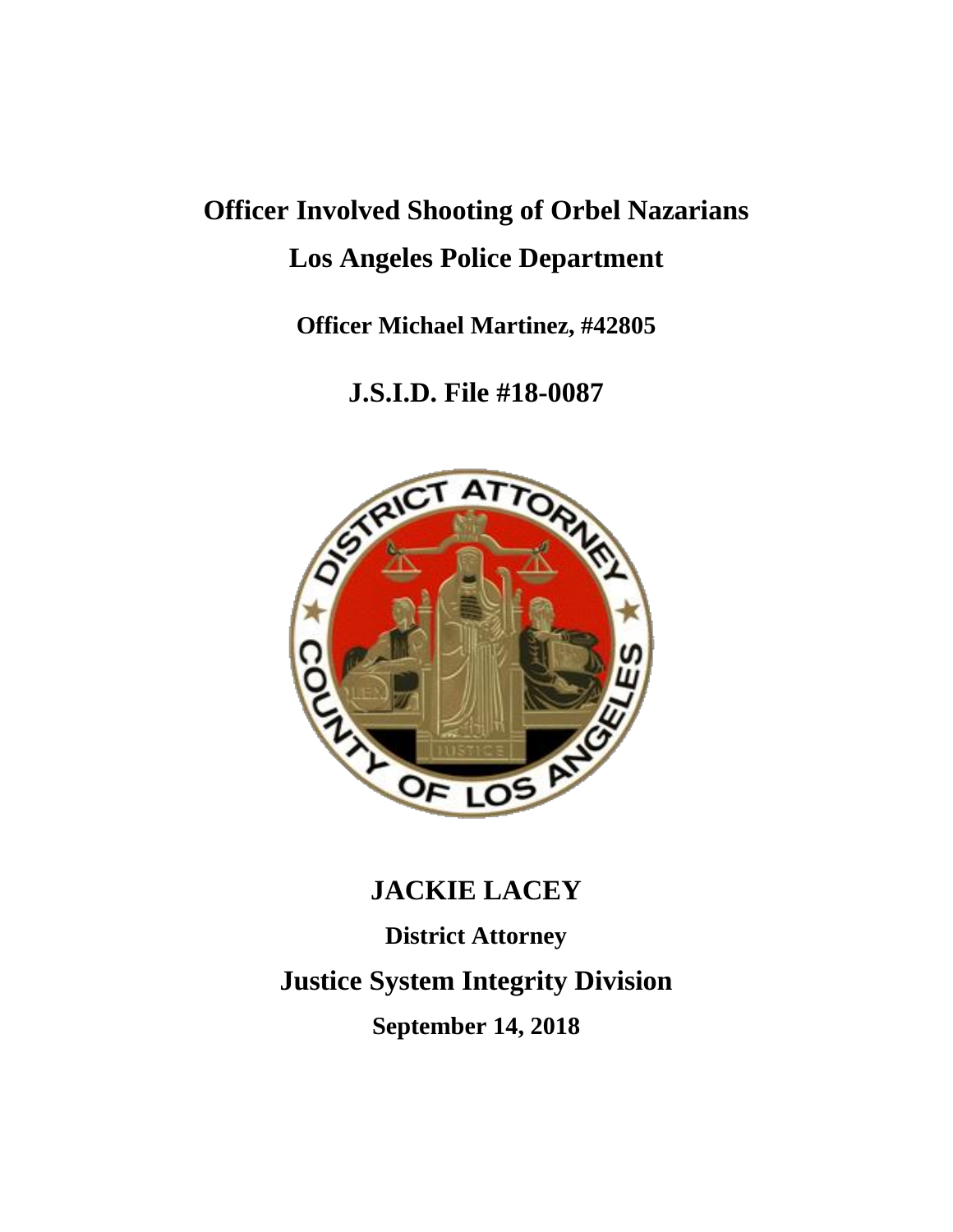#### **MEMORANDUM**

TO: COMMANDER ALAN HAMILTON Los Angeles Police Department Force Investigation Division 100 West First Street, Suite 431 Los Angeles, California 90012 FROM: **JUSTICE SYSTEM INTEGRITY DIVISION** Los Angeles County District Attorney's Office SUBJECT: Officer Involved Shooting of Orbel Nazarians J.S.I.D. File #18-0087 F.I.D. File #F013-18 DATE: September 14, 2018

The Justice System Integrity Division of the Los Angeles County District Attorney's Office has completed its review of the February 26, 2018, fatal shooting of Orbel Nazarians by Los Angeles Police Department (LAPD) Officer Michael Martinez. We have determined that Officer Martinez acted in the lawful defense of another when he used deadly force against Nazarians.

The District Attorney Command Center was notified of this shooting on February 26, 2018, at approximately 10:10 a.m. The District Attorney Response Team responded to the scene and was given a briefing and walk-through by Lieutenant Damian Gutierrez.

The following analysis is based on reports and other materials including audio-recorded interviews of witnesses, Nazarians' 9-1-1 call, radio transmissions, photographs, an autopsy report, Body Worn Video (BWV) recordings, and dash camera (DICVS) videos submitted by the LAPD Force Investigation Division. Officer Martinez's compelled statement was not considered in this analysis.

#### **FACTUAL ANALYSIS**

On February 26, 2018, at 8:43 a.m., Orbel Nazarians called 9-1-1 and told the operator he was armed with a handgun and knife and that he was going to "blow [his] brains out." Nazarians gave his home address on Kester Avenue in Panorama City, and told the operator that he needs "someone to come fast." Nazarians stated that he had the gun in his left hand and a "sword" in his right hand. Nazarians terminated the phone call when the operator inquired as to the reason he wanted to kill himself. 1

<sup>&</sup>lt;sup>1</sup> Nazarians' mother told police that her son suffered from bipolar depression and that he had not been taking his medication or eating for the past few days. She stated that Nazarians had attempted suicide in the past.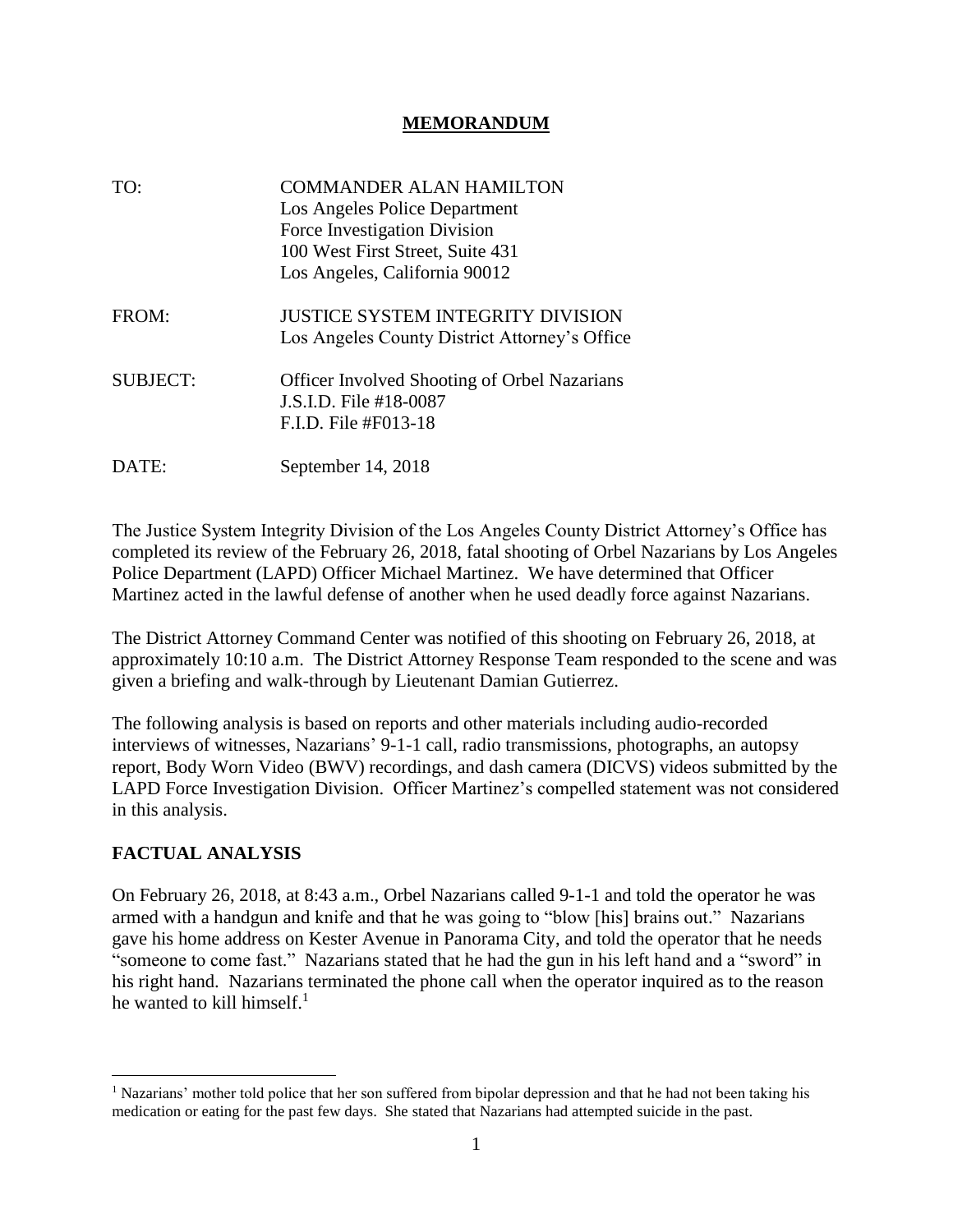The 9-1-1 operator generated a radio call of an attempt suicide and stated that the reporting party was armed with a handgun, a knife, and a sword. At approximately 8:50 a.m., six LAPD Mission Patrol Division uniformed officers arrived at the single-family residence on Kester Avenue, north of Nordhoff Street.

Officers Axcel Mannoury and Martinez approached the residence on foot and took cover near a large tree in front of the residence near the street. Mannoury continued walking in the street and took cover behind the residence's large concrete mailbox as the garage door began to open and Nazarians exited holding a pointed metal rod, approximately two feet in length, in his right hand. Nazarians held a towel in his left hand. Nazarians immediately walked toward Mannoury, who gave Nazarians three commands to, "Drop it!" Approximately seven seconds elapsed before Nazarians momentarily stopped in the driveway. Within two seconds, Nazarians suddenly ran toward Mannoury as he raised his right hand with the metal rod pointed toward Mannoury. Mannoury began back peddling into the street while pointing his service weapon at Nazarians and repeated his commands to, "Drop it!"



Still from Martinez's BWV as Nazarians began running toward Mannoury.

As Nazarians ran toward Mannoury, Officer Nicholas Virzi fired his Taser and Officer Jenyffer Del Rio Ortega fired two less lethal rounds from her beanbag shotgun at Nazarians. Neither the less lethal rounds nor the Taser probes struck or made contact with Nazarians. Within two seconds of Nazarians' charge toward Mannoury, Martinez fired one round from his 9mm service weapon from a distance of approximately 19 feet, striking Nazarians in the head. Nazarians fell to the ground in the street with the metal rod in his hand.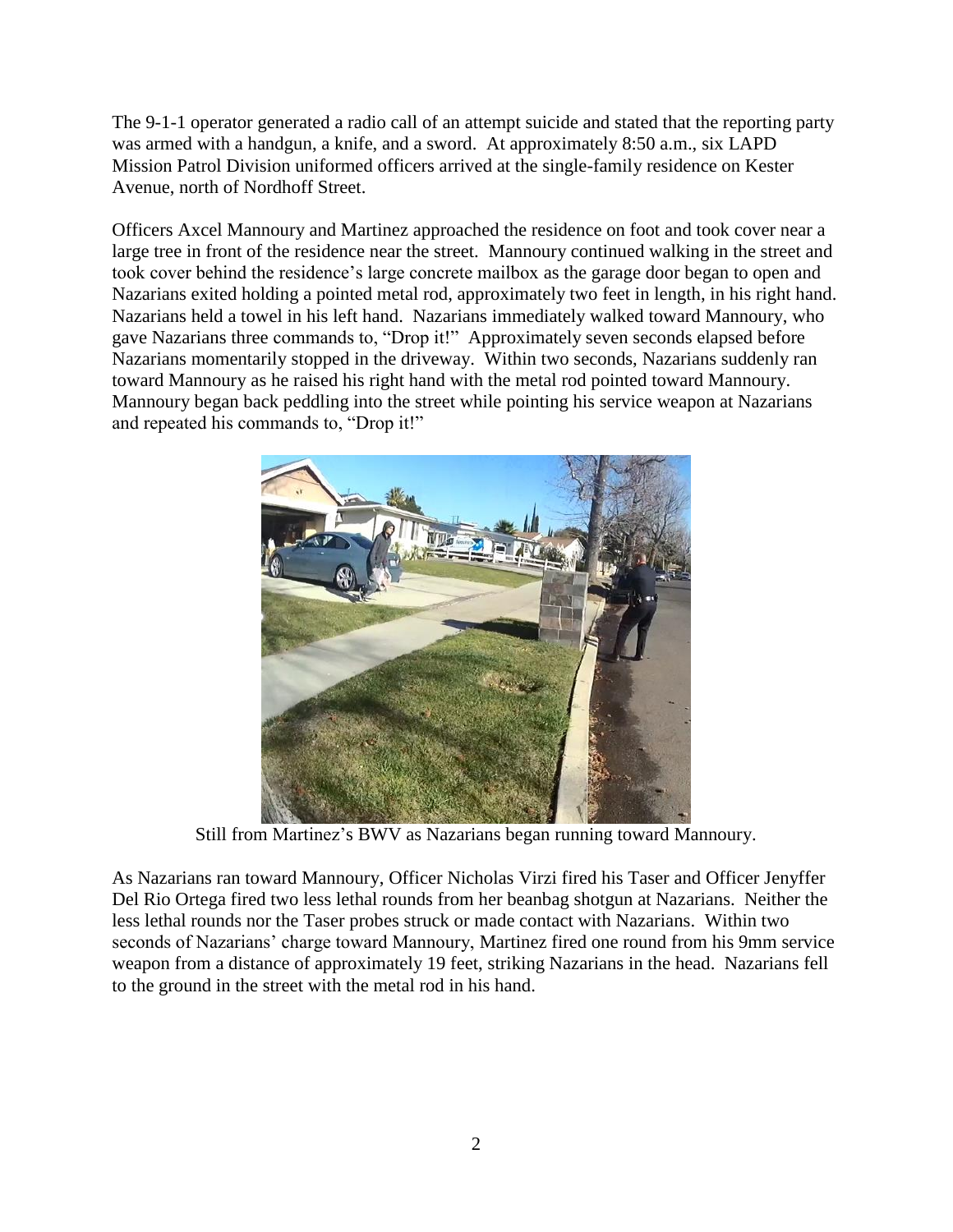

Still from Martinez's BWV immediately before he fired his service weapon.

The object Nazarians concealed in his left hand wrapped inside a towel was a can opener. The metal rod and can opener were photographed at the scene.





After the shooting, Mannoury broadcasted over the radio that shots were fired and requested a rescue ambulance for Nazarians. The fire department arrived and pronounced Nazarians dead at the scene.

#### **Statement of Officer Mannoury**

Investigators interviewed Mannoury after the officer involved shooting. Mannoury recounted that he and his partner, Martinez, received a radio call of an attempted suicide, and Martinez drove to the location of the call. Prior to arriving at the scene, he read the comments of the call to Martinez. He told Martinez that the caller stated he was armed with a handgun, a knife, and a sword. When they arrived at the scene, Mannoury took the role of the contact officer, and his partner took the role of the cover officer. As Mannoury approached the residence, he used a concrete mailbox near the street as cover when he saw the garage door open and Nazarians walk out. Mannoury addressed Nazarians by the first name as relayed in the comments of the call,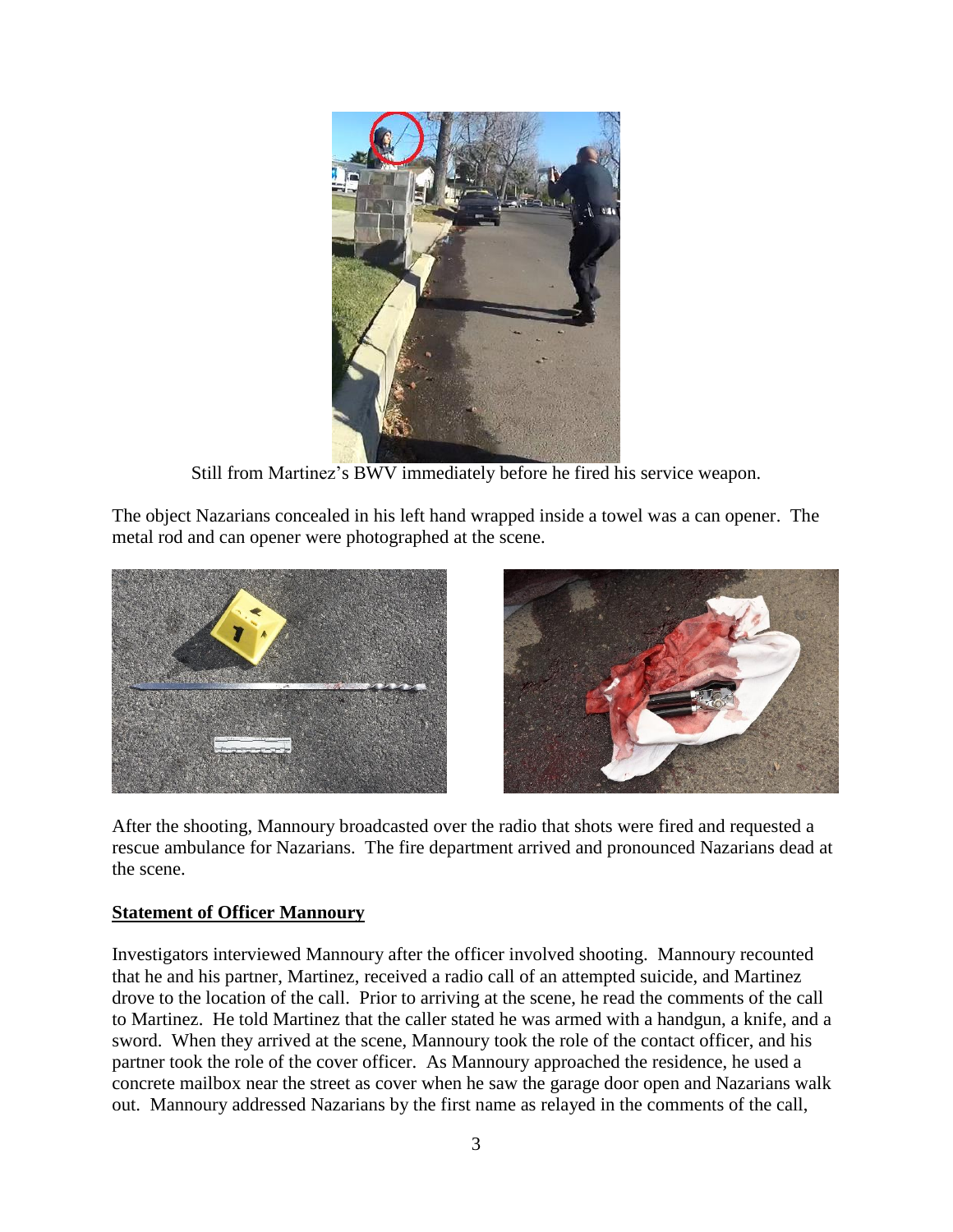"Odell."<sup>2</sup> Mannoury recollected that he told Nazarians to stop.<sup>3</sup> Mannoury stated Nazarians was holding the "sword," which was approximately three feet long, in his left hand in a lower than horizontal position.<sup>4</sup> Mannoury did not remember seeing anything in Nazarians' other hand. Nazarians made eye contact with Mannoury as he continued to walk toward him. Mannoury told him to stop, but Nazarians continued a few feet and then stopped for a "second." Mannoury told him to drop the weapon when Nazarians suddenly ran in his direction. Mannoury backed away from the concrete mailbox as Nazarians closed the distance between them, and then Mannoury heard a gunshot and Nazarians fell on the ground. Nazarians appeared to be unconscious and breathing. Mannoury radioed for help, and requested a rescue ambulance for Nazarians.

Mannoury stated that he was in fear for his life when Nazarians began running toward him, but he did not remember the position of the "sword" because it happened so quickly. Mannoury intended to shoot Nazarians as he backed away from the concrete mailbox, but his partner shot first.

#### **Autopsy**

The following day, Dr. Joseph Vallone conducted an autopsy of Nazarians' remains and determined that the cause of Nazarians' death was a gunshot wound to the head.

### **LEGAL ANALYSIS**

In protecting himself or another, a person may use that amount of force which he believes reasonably necessary and which would appear to a reasonable person, in the same or similar circumstances, to be necessary to prevent imminent injury. *CALCRIM No.* 505.

In California, the evaluation of the reasonableness of a police officer's use of deadly force employs a reasonable person acting as a police officer standard, which enables the jury to evaluate the conduct of a reasonable person functioning as a police officer in a stressful situation. *People v. Mehserle* (2012) 206 Cal.App.4th 1125, 1146.

In evaluating whether a police officer's use of deadly force was reasonable in a specific situation, it is helpful to draw guidance from the objective standard of reasonableness adopted in civil actions alleging Fourth Amendment violations. Under this analysis, "The 'reasonableness' of a particular use of force must be judged from the perspective of a reasonable officer on the scene, rather than the 20/20 vision of hindsight…The calculus of reasonableness must embody allowance for the fact that police officers are often forced to make split-second judgments—in circumstances that are tense, uncertain, and rapidly evolving—about the amount of force that is necessary in a particular situation." *Graham v. Connor* (1989) 490 U.S. 386, 396-397.

As soon as Mannoury and Martinez approached Nazarians' residence, the garage door opened and Nazarians exited. He approached Mannoury with a long sharp metal object in his right hand. Nazarians also concealed an unknown object in a towel in his left hand. Based on Nazarians'

<sup>2</sup> When the 9-1-1 operator had asked Nazarians for his name, she heard, "Odell."

<sup>&</sup>lt;sup>3</sup> In fact, Mannoury repeatedly told Nazarians to, "Drop it!"

<sup>4</sup> The video evidence shows the metal rod in Nazarians' right hand.